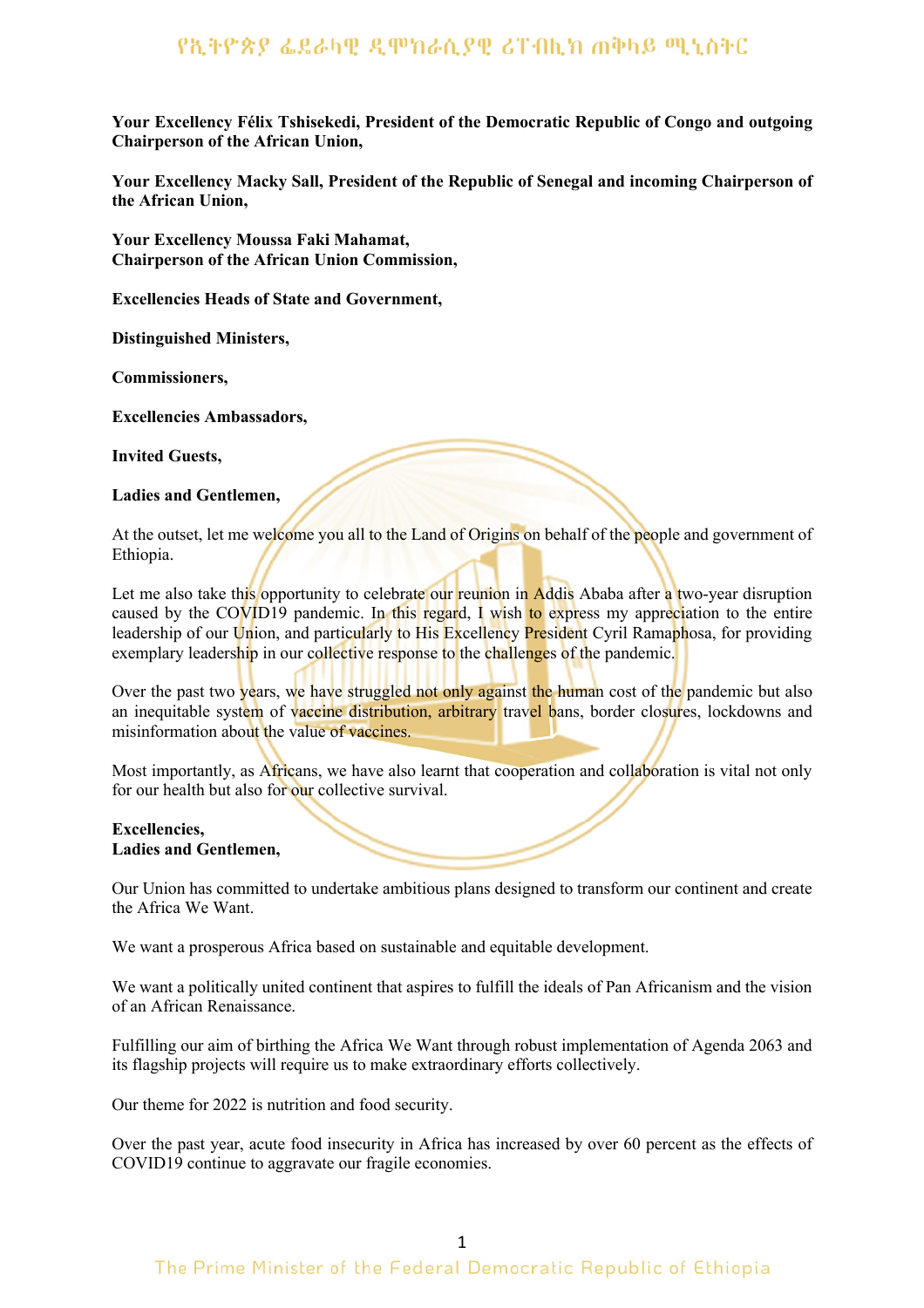Floods, droughts, desert locust and other climate-related natural disasters have increased food insecurity for millions of our citizens.

With 60% of the world's arable land in Africa, it is of utmost importance that we need to use our natural assets to maximize agricultural output and feed our people without reliance on external assistance.

In the past two years, Ethiopia has made substantial investments in intensifying summer wheat production through irrigation. Our farmers have been able to control and manage production factors to maximize yields using irrigation. Nationally, we have attained production of 20 million quintals of irrigated wheat farmed on over 500,000 hectares. This has generated nearly 60billion birr in income to our farmers.

These efforts are generating great results and will, in the imaginable future, begin to contribute to our food security and self-sufficiency, despite the climate variability our region is confronted with.

One of the toughest challenges we face in Ethiopia is dealing with the effects of deforestation. While a century ago, Ethiopia's forest coverage was 35 percent, over the past two decades, our forest coverage stands at just 4 per cent.

We believe afforestation is one of the most effective ways of climate change mitigation. Beginning in 2019, we launched a major reforestation initiative under the slogan "Green Legacy".

Our aim was to plant 20 billion trees across the country over the course of a four-year period. In a mere three years, we managed to plant 18billion seedlings. And this year, with the Green Legacy initiative in its final year, we will not only meet our national target, but plan to surpass the target by reaching 25 billion.

Additionally, through this initiative, we have sent seedlings to neighboring countries to inspire regional efforts.

If we can collaborate to spread the message of "Green Legacy" in the continent and implement measures that maximize our food security and self-sufficiency, we will be able to guarantee our citizens the basic necessities of life without reliance on charity.

#### **Excellencies, Ladies and Gentlemen,**

Africa's voice on the world stage needs to be heard loud and clear.

Africa must also be represented on important international bodies.

Today, more than seven decades after the creation of the United nations, Africa remains a junior partner without meaningful input or role in the system of international governance. This is particularly true of the United Nations where Africa lacks representation on the Security Council and is underrepresented in a variety of ways.

It is the right time to reform and revitalize the United Nations system to reflect current global realities and ensure that it is a more representative and equitable body. Only fair representation and transparency in those institutions can usher in a just era in multilateralism.

Consistent with our Ezulwini Consensus of 2005, we should collectively insist that Africa's reasonable request for no less than two permanent seats and five non-permanent seats in the UN Security Council be adopted.

Equally important is Africa's media representation on the international stage.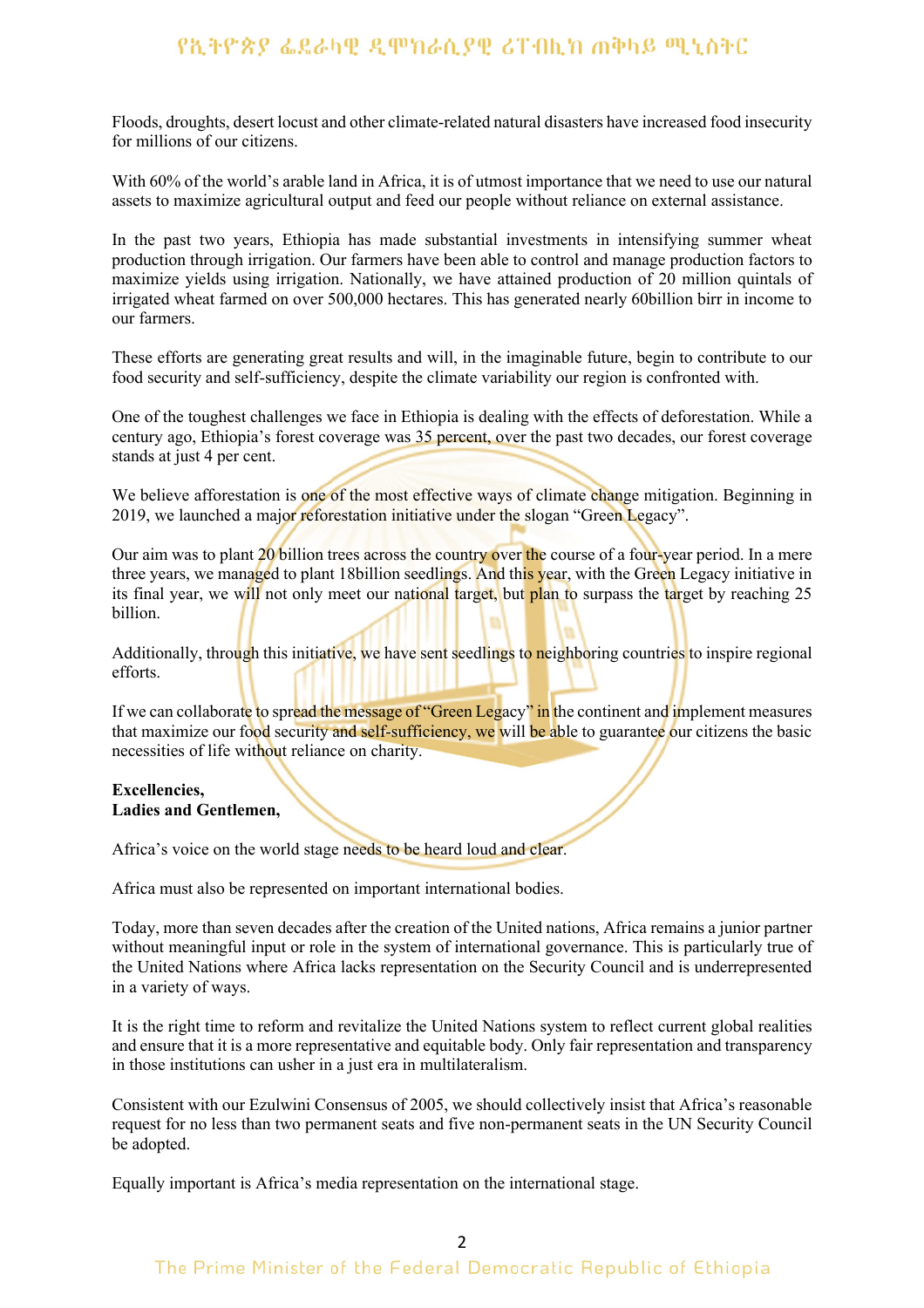Africa is often portrayed in the international media negatively. The endless representation as a continent troubled by civil wars, hunger, corruption, greed, disease and poverty is demeaning and dehumanizing and likely driven by a calculated strategy and agenda.

The stereotypical and negative media representations of Africa not only disinforms the rest of the world about our continent, but it also shapes the way we see ourselves as Africans.

Telling our own stories and shaping our own narratives must be our top priority.

In this regard, I would like to propose to this august body the establishment of an African Union Continental Media House.

This media house could be organized to provide authoritative news and information on our continent, fight disinformation, promote our collective agenda and offer opportunities for Pan African voices to be heard.

#### **Excellencies, Ladies and Gentlemen,**

Peace and security are critical issues affecting our continent.

Despite the African Union's intensive engagement in addressing peace and security challenges of the continent, guided by the maxim "African Solutions to African Problems", new and complex problems that undermine our unity and sovereignty continue to emerge.

In this respect, the past year was particularly challenging to our continent in general, and my own country Ethiopia in particular.

Ethiopia's challenge was internal in nature and a matter of maintaining law and order.

But resolution of our internal matters was made exceedingly difficult by the role played by external actors.

I wish to take this opportunity to thank you all for your support, solidarity and understanding as we underwent these trying times.

As you are aware, despite the intransigence of the other side in this conflict, my Government has taken a variety of measures to minimize the loss of life and destruction of property.

We have implemented unilateral withdrawal from conflict areas and used force that is necessary to ensure law and order.

As a gesture of good will, we have released high profile suspects with a view to creating a conducive environment for peace.

We shall leave no stone unturned in our search for peace in our country.

Consistent with our commitment to peaceful resolution of conflict, we have recently launched an inclusive national dialogue platform with formal legislation.

Our commitment to pursuing a lasting and durable peace in our country shall remain steadfast.